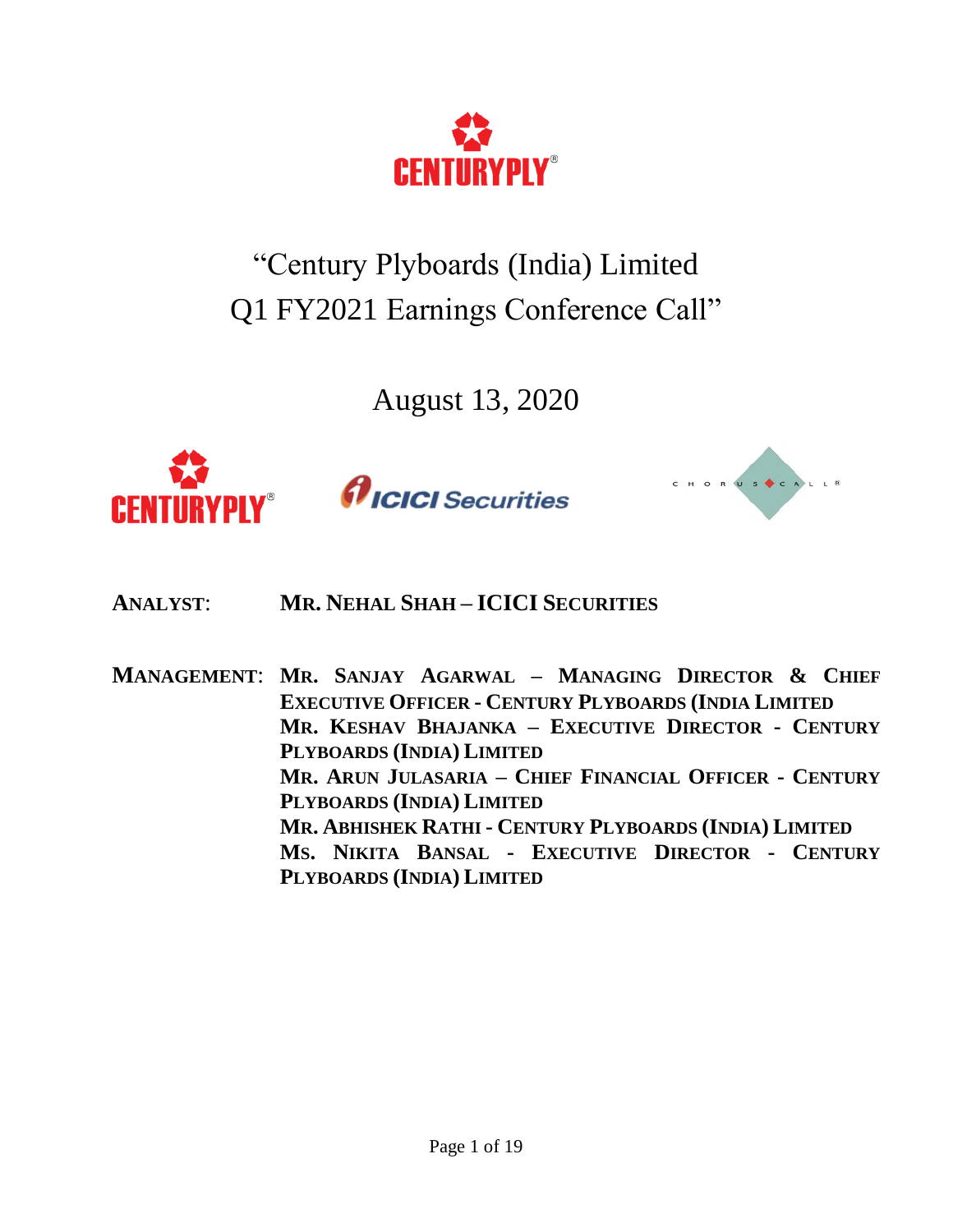

- **Moderator:** Ladies and gentlemen, good day and welcome to Century Plyboards India Limited Q1 FY2021 Earnings Conference Call hosted by ICICI Securities Limited. As a reminder, all participant lines will be in the listen-only mode and there will be an opportunity for you to ask questions after the presentation concludes. Should you need assistance during the conference call, please signal an operator by pressing "\*" and then "0" on your touchtone phone. Please note that this conference is being recorded. I now hand the conference over to Mr. Nehal Shah from ICICI Securities. Thank you, and over to you, Mr. Shah!
- **Nehal Shah:** Thank you Nirav. Good afternoon everyone. On behalf of ICICI Securities, I welcome you all to the conference call of Century Plyboards India Limited to discuss the Q1 FY2021 results. From the management, we have Mr. Sanjay Agarwal, MD and CEO, Mr. Keshav Bhajanka, Executive Director; Mr. Arun Julasaria, CFO of the company, we also have Abhishek Rathi to along with the panel. I would request Mr. Sanjay Agarwal to start the call with his opening remarks post which we can then proceed with the Q&A session. Over to you Sir!
- **Sanjay Agarwal**: Thank you, Nehal. Thank you, Nirav. Good afternoon friends. I am Sanjay Agarwal, MD and CEO of the company. Mr. Keshav Bhajanka, Executive Director; Nikita Bansal, Executive Director; Mr. Arun Julasaria, CFO of the company, have joined me to welcome you for the first quarter results call of Century Ply. I am sure none of us had seen such a washout, and I really wish from the bottom of my heart that God's grace be on us and we never see such a quarter again in this lifetime at least.

April was fully closed, except our CFS division, which comes under essential services. So, it operated. In May, we all know India started opening a little bit, but then everybody was very hesitant. So even May was particularly or a major part of it was a washout. But yes, sales have started picking up. June, we did about 60% and that is how actually, April, May, June, the first quarter, we achieved an average of 35%, which actually was a little more than what we expected because we expected about 25% in that quarter.

I believe that we Indians are very learning people, and we adjust with things very fast and we can see that we Indians have learned to live with corona and most of the places have opened and I believe that the situation in April will never be repeated at least very soon.

On the other side, it has crossed 2 million, and we are approaching 3 million and we all are actually hopeful on only one thing that a vaccine is around the corner or maybe October or November or by December, we will have the vaccine.

The channel has no stocks now. The sale is distributed across the month so that is a new thing which has happened with us. Otherwise, month-end selling was a norm.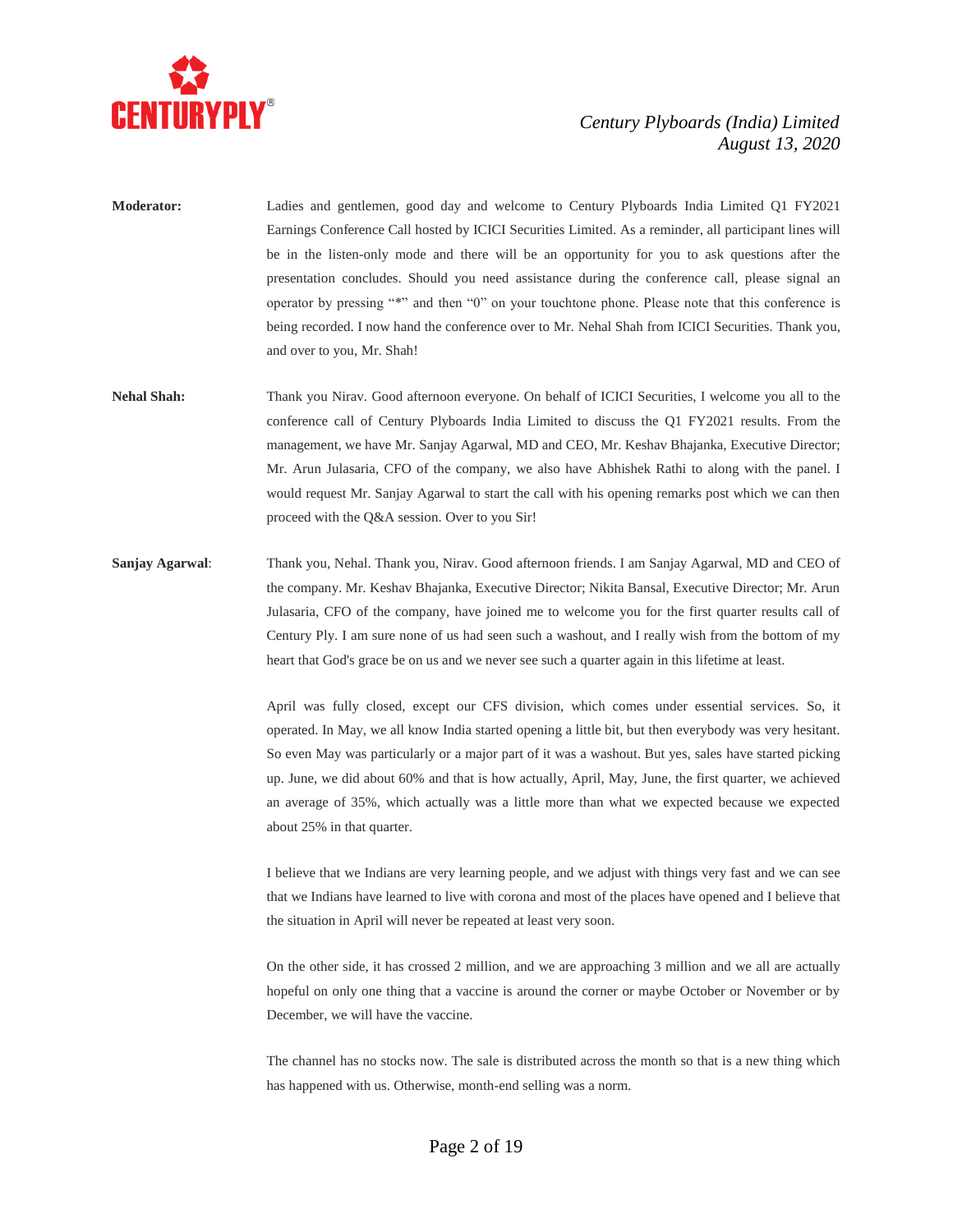

Payments, we all thought that there will be a lot of bad debts. But we came out with the policy with advice of our Chairman that 55 days were given as a blanket. Everybody was given a 55-day moratorium on everything and then we adjusted little bit with whatever was required now. So, we see that a lot of payments have really come in, and we now really do not expect the bad debts to be as bad as we had thought earlier.

You will love to know, and we are very excited about an innovation which Century Ply has done, has already introduced in the market. You must have seen the advertisements. We have already started the advertisement also. It is the Virokill technology. We have applied for patent registration also for this. I will request Keshav to speak more once I finish, on Virokill technology. This innovation shows our commitment towards business. Despite all the problems going on, Century could still achieve it. Our sustained effort to automize and reach the consumer and influencer is on. But success, of course, will come in parts and it will take really some time before we reach where we want to reach.

Salary and many other expenses have been cut, and that has helped us in keeping the losses under control. The numbers will also show that very, very clearly. That is why you will see that we have even in all the circumstances, with only 35% sale, Century is still not in cash loss.

As spoken earlier, we expect normal numbers in the fourth quarter, but we are quite positive that our achievements will keep improving month-on-month. The MDF expansion presently is on a pause due to COVID and some government issues. But we are very excited about the project, and we are very hopeful that soon we will be able to make progress.

Our debt, which has really come down and we expected that in this month, by August 2020, we will be able to become a debt-free company. But now we will have to wait for quite some time, maybe a year. But our long-term debts are reduced to only Rs.45 Crores now.

So first, I will ask Keshav to speak on Virokill. And after that, I will request Arun Julasaria, our CFO, to take you through key financial data and current quarter costs, after that, we will be open to question-and-answer session. Thank you, ladies and gentlemen.

**Keshav Bhajanka**: Good afternoon, everyone. My name is Keshav Bhajanka and as the MD had just said, I would like to take you through what this technology is. You see Century Plywoods has always been a company since inception that looks to provide the best in quality product. We have had numerous innovations, I think, more than 100 innovations since our inception. But I would rank this as the second biggest innovation that we have ever created, after only the borer-proof, termite-proof technology that we brought into the market in 1996-1997. What we have done is we have seen the fear that this virus, this pandemic had created amongst our consumers, and we tried to address it by providing them with some sense of security in them.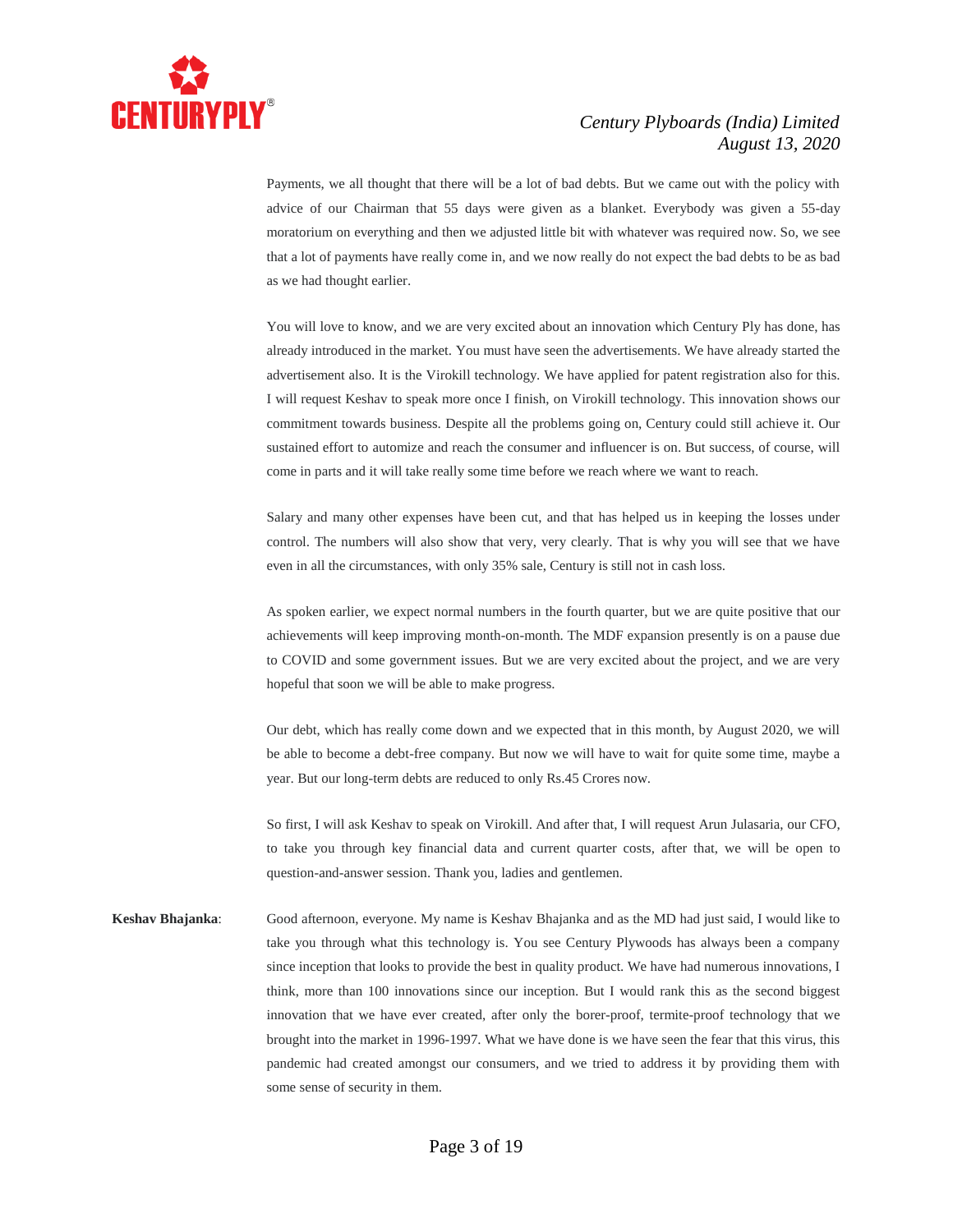

We have developed, rigorously tested and got in accreditation and certification for our product, which now is 99.99% virus safe. What this means is that any virus that falls on the surface of our plywood or our laminates, the cell gets ruptured and the virus starts dying instantly. It could take a few minutes or a few hours. But the efficacy is 99.99%. they have been tested rigorously in-house, and we have been tested by the Biotech Testing Services, which is one of the most renowned testing laboratories for these kind of material properties in the country. We have used a Nanoparticles based Self Doctoring Surface Treatment and although there is no test available for COVID-19 in the country because government has not certified, we have used a virus or the testing service that used a virus, which is positive set single-stranded RNA virus, which is very close to COVID-19. So, although I cannot claim today that we are corona free and the product is corona free, the day that the testing becomes available, I am sure we will certify the same as well.

So, this is the step that we have taken, and we are very bullish that this is going to help us further differentiate from the rest of the market and maintain and enhance our position as market leader. Thank you.

**Sanjay Agarwal**: First, I will request Arun Julasaria, our CFO, to explain everybody with the data.

**Arun Julasaria**: Good afternoon, ladies and gentlemen. First, I would like to mention customary disclaimer that this con call is just to discuss company's historical numbers and outlook. In no way, this should be construed as invitation to invest in the company. Results for the quarter, along with detailed analysis are already mailed to you and obtained on the stock exchange and company websites. So, I will not take much of your time and take you through key details.

> During the quarter, the COVID-19 pandemic and consequent nationwide lockdown has subsequently disrupted the economic activities with high uncertainty. In accordance with central government guidelines, the Company's all units and offices were completely closed for the whole of the April month, and started to open from May 4, 2020 onward. Even after May 4, 2020, there were intermittent area-specific full or partial lockdowns at the units and offices of the company. As April was completely washout and May was almost washout, the activity started to pick up from late May. In such situation, our company could not be an exception and our operations also suffered accordingly. Apart from these companies, plywood unit at Kolkata was also closed for almost 30 days due to damages caused by Amphan cyclone in West Bengal in the month of May. On an overall basis, the revenue for the quarter is almost 35% of revenue with corresponding quarter last year. However, despite such major disruptions, company is EBITDA positive and having cash profit. Year-on-year basis, overall blended EBITDA was 2.7% compared to 16.3% in corresponding last quarter. Company continued to all its commitment to all stakeholders and to all vendors were made as per originally agreed schedules, and all order materials were accepted.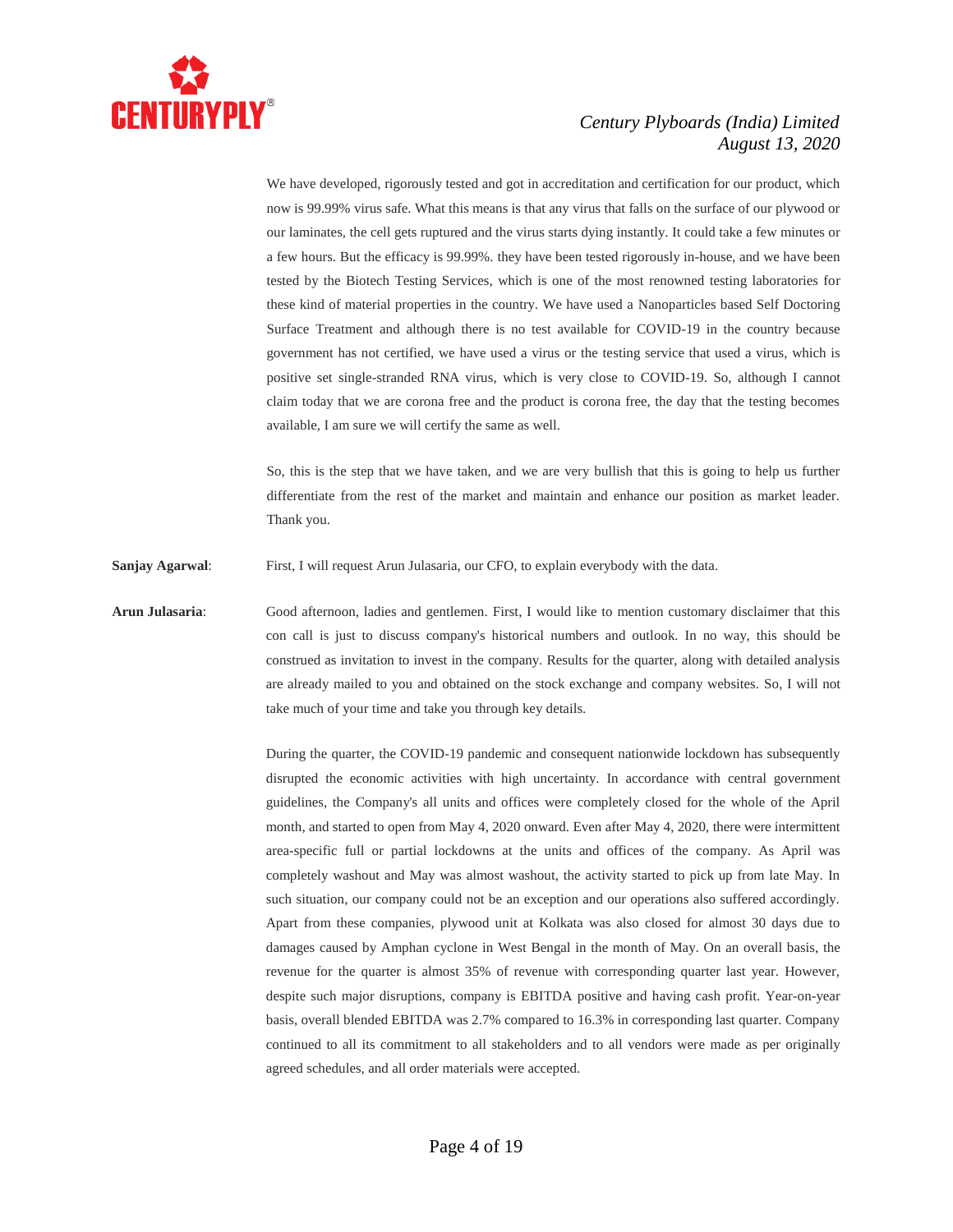

In case of our customers, we extended credit period with originally agreed cash discount for a period of around 55 days. Although we could have delayed vendor payments, but we kept our commitments in line with the reputation of Century Ply. These have resulted in slight increase of our debt level and inventory level, but all have come down to a normal level by the end of July month. The revenue in all reported segments was down in the range of 60% to 75%, except in case of logistic segments, where it was down only by 10%. Company's container service stations were falling under essential services, so were not subject to lockdown closure.

Business of companies major domestic and overseas subsidiary is dependent on operations of the company. So, their performance is also impacted. Laos units are still closed, and the viability will again be explored once operations in India are normalized. Company is looking future with optimism. July 2020 revenue was almost 75% of July 2019 revenue. Correction from debtors is normalizing and debt level is again coming down. Loss caused by Amphan at Kolkata factory is fully covered with insurance. Company's conservative ownership low gearing and lower finance cost is keeping company a very comfortable position. Our rating agency, ICRA, has maintained our long-term rating of AA- in its recent surveillance exercise. Company is also spending on advertisement of its newly added feature of Virokill technology in plywood and laminates. This technology kills all viruses on the surfaces of plywood and laminates, and this is well taken by consumers.

Company is continuing to invest in balancing equipment and innovations wherever possible. Planned greenfield capacity of MDF and particle board is kept in abeyance but will be taken off very soon.

With these words, I open this conference call for questions and answers.

**Moderator**: Thank you. We will now begin the question and answer session. The first question is from the line of Vikrant Shah from Credit Capital. Please go ahead.

**Vikrant Shah:** I would just like to one thing. What would be your take on the industry overcapacity as of this movement and secondly, what would be the take of the company on Reliance entering in the plywood business?

**Keshav Bhajanka**: You see over-capacity, capacity utilization in our industry is very, very difficult to measure. The reason I am saying this is that the 70% of the industry is unorganized. Having said that, what we have seen in the market is the supply chain for the unorganized sector is disrupted more even for the organized sector. As we say, the cycles are somewhat stopped, and we have seen issues in terms of working capital and other issues as well. So, I think that the utilization level for organized sector would be better than for the unorganized sector.

**Vikrant Shah:** All right what would be your take on that, like on Reliance entering the category?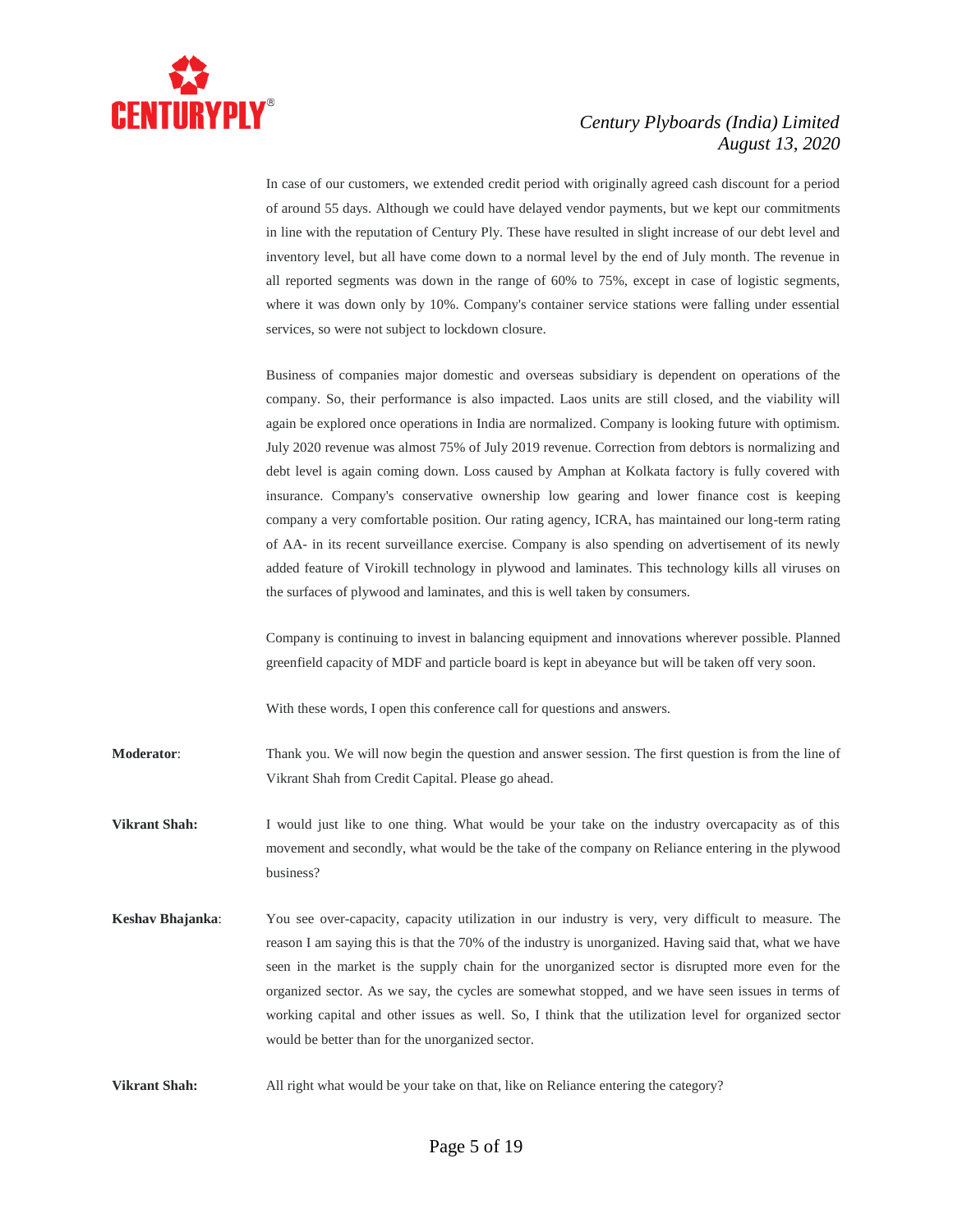

- **Keshav Bhajanka**: So, Reliance has not entered the plywood business. You see Relwood is a product that has been the market for 3 plus years. The timing of that tweet or that announcement was very, very good. I think we need to have a look at their marketing agency because they have done a phenomenal job. But this has been in the market for quite some time, and it is like the starke board we currently have, which is wood polymer composite. And I think it is a far higher price point product. It is useful for certain applications, but the cost is prohibitive.
- **Vikrant Shah:** Alright thank you so much.

**Moderator:** Thank you. The next question is from Sonaal Kohli from Bowhead. Please go ahead.

**Sonaal Kohli:** I have a couple of questions. Firstly, thanks to the new policies by Government of India, where they are discouraging imports and increasing the domestic industry. If you could give some idea about how much of imports currently in India happen from China as far as the furniture is concerned and whether you would contemplate entering the furniture industry yourself as a part for the integration?

**Sanjay Agarwal:** Let me answer this question. As far as this Atma Nirbhar thing is concerned, it is really, really going to help our MDFs. Because of the duties or licensing happening on the furniture, it is going to help MDF in a big way and we expect that MDF industry was stunted because of imports MDF and imports of too much of furniture from outside. So, I think Government of India this time has taken it seriously, and we can see that a lot of discussions and seminars and even the minister himself, Piyush Goyal or others, are really engaging with all the stakeholders. So, this is going to help MDF mostly. Other sides, like plywood, there is not much of import for plywood in India. So, I do not think it will make a difference. As far as timber import is concerned, as it is already, I think it is 5% duty right now, so it is not going to really make much of a difference. As far as laminate is concerned, again, there is not much of import of laminates into the country. So, all those things I do not think will make much of a difference. The most important difference will be for MDF and particle board. You can ask the second question.

**Sonaal Kohli**: So, Sir, what I already asked was, would you have any plans to enter the furniture industry in terms of manufacturing furniture yourself?

**Sanjay Agarwal**: No. Right now, the very clear answer is no. I can get into a lot of detailed discussion why no and why yes, so I do not think that we can discuss right now actually.

**Sonaal Kohli:** And Sir, my remaining questions were pertaining to what kind of measures you have taken for cost cutting? What is sustainable? What kind of measures have you taken in last 1, 2 years, which you think would help you to grow faster than the industry? And lastly, are there any capacities available in MDFs? So by the time you freeze your plans and enter into the Indian category, considering the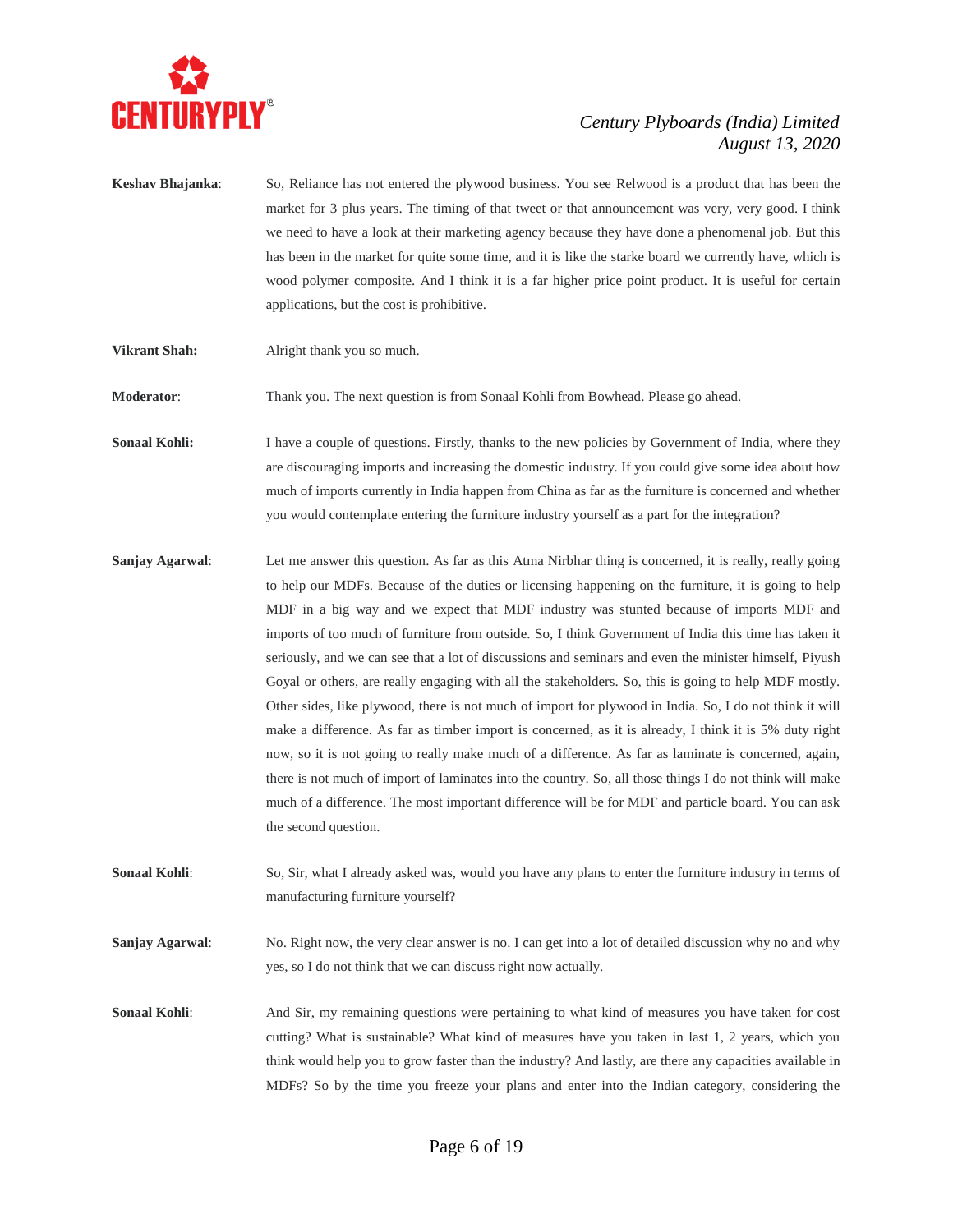

balance sheet if we do not take a shorter-term view and the liquidity of the promoters, do you think that there any assets you could acquire in the MDF industry?

- **Sanjay Agarwal:** See, the first one cost cutting. For the COVID thing, we have already told that we have cut salaries and which we have promised to our people in writing. Now, if we do 80% in the quarter, we will reimburse their salaries. You know that travel costs have become 0 for the moment and so all these costs have really helped in maintaining stability within the company for this moment. Your next part of this question was sustainability of this. I believe that the salary cut cannot stay. It must be reimbursed ASAP. Every one of them are a lot of worried, all the people are. So, it must be reinstated as fast as possible. The traveling part, I believe that it will not come back very soon. And even if it comes back, people have really learned to use Zoom and other online platform. So, it will cut down a lot. And travel costs were not small in any company. So, I think this is one area where I think every company, including Century Plywood will benefit out of it. The next part was availability of MDF capacity. I will request you, if something comes across, please let us know. Otherwise, we are flexible on our part. But I really do not know of any capacity available at this moment.
- **Sonaal Kohli:** And Sir, my last question was pertaining to measures to grow above the industry and I had also initially inquired, what part of furniture would be imported from China? If you have an idea about that?
- **Sanjay Agarwal:** Right now, you see a lot of furniture is being imported from China and India does not have any branding, India does not have very good finishing, India does not have a designing but the way things are now government is taking up, you will see a change in next 3 to 5 years so right now, China exports everything, including part of furniture, full furniture. Even a millionaire, billionaire goes there, and he buys the most expensive furniture, even a middle class goes there, and he can buy in 1 container or 2 containers of very cheap or middle type of furniture, everything is available. But I am sure that India will develop its own capacity very soon. One part, I am just forgetting you asked one more question.
- **Sonaal Kohli:** Sir, you have taken what kind of measures have you taken to grow above the industry company and what do you expect, by 2022, you will be back to 2020 numbers?
- **Sanjay Agarwal**: Yes, that I have already spoken in my speech that we should be achieving in the Q4. Q4, we will be near to or we will certainly reach the 100% mark of last year so that we are very confident of and after that, the next year, 2021, 2022 will be a growth year. After all these issues whenever I have seen whether it is 2008 or even before that, whenever the situations were bad, after that, the industry and especially Century Plywood has done really, well.

The next thing you said that, what are we doing? Let me answer on what are we doing to stay ahead of our competition.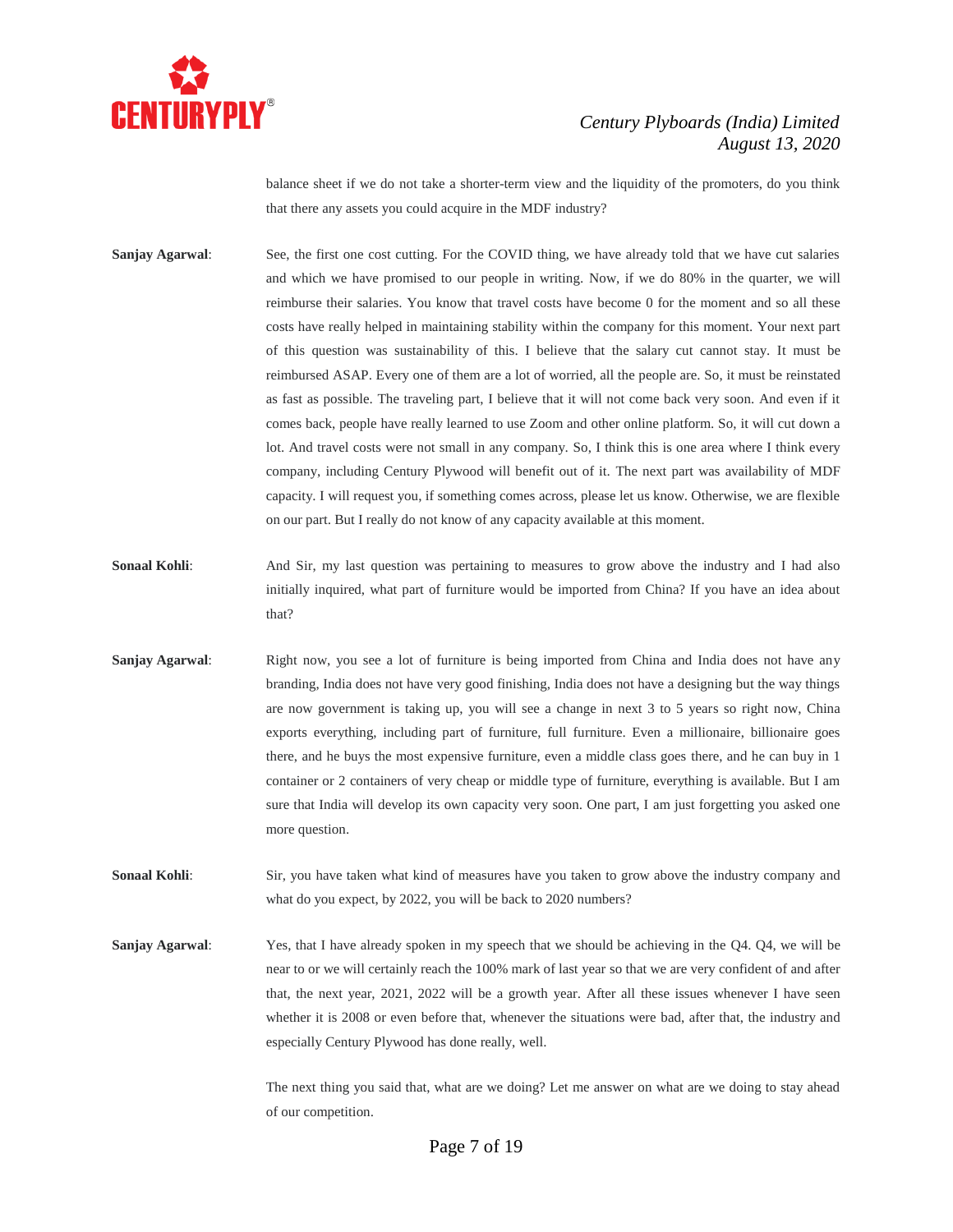

**Nikita Bansal:** So, I would like to divide it into 3, 4 steps we have taken over the last 1, 2 years. One is that we had implemented constraints in our supply chain. This has improved availability by 30% and reduced our inventory also by 30%. So that is something that we are seeing ahead of the curve than the industry. Number two is that we have gone into e-commerce. All our products are available on our e-commerce website, and now we are also listed in Amazon and Flipkart in certain cities. And soon, we will be there Pan-India. And we are the first in our industry to do so. So again, especially given the circumstances of COVID, people are not going to the shops. So, this is another medium for them to purchase. Number three, we have implemented SFA throughout our sales force and we had implemented this during lockdown. So it is something that will really help us sell better and then this I think that we are a very digitally transformed for even though we were from the day 1, we were on Lifesize, which is a software, which is used for video calls and conferencing. We are now moving into Google. So, I feel we believe that digitalization is what is going to keep us ahead. Whether it be within our HR, whether it be in a purchase, we are digitalizing in each department of ours. So, I would say these are the few steps that keep us ahead of the industry.

**Moderator**: Thank you. The next participant is Sneha Talreja from Edelweiss Securities. Please go ahead.

- **Sneha Talreja:** Sir, I just want to understand from you, we have already reached 75% of the sales in the month of July, which is quite I mean, significantly higher than what we have done in May and June. I just wanted to understand where the strong growth is now coming from. Is it on the OEM segment that you have started seeing higher amount of growth? And what would be the breakup? I mean which is a segment which is seeing higher amount of utilization? I believe it would be higher for MDF. So, if at all, you can give some segment-wise clarity and which areas you are seeing higher growth, example, Tier 2, Tier 3? In case you can provide some drop on that.
- **Keshav Bhajanka**: So, let me break this into 2 parts. If you look at segments, yes, MDF has done better. In MDF, we have done more than 100% of last July and you rightly pointed out, this is mostly since OEMs are still going strong. The demand for readymade furniture has increased. And this is a trend that is going to serve the MDF and particle board division going forward as well. On the other segments, I think most of the other segments have been at 70% plus, including plywood and laminates. What is important to remember is that, most of these segments have shown a growth month after month. So, going forward also, I believe that this trend is likely to continue. And there were a lot of lockdowns in the city, because in our trade, it is not very easy to define what exactly constitutes a metro and what constitutes up-country market. There is a lot of overlap. But from the trend we have seen, up-country markets are performing better compared to metro markets. Metro markets have been a little subdued. This has been, of course, made more prominent by the number of lockdowns that we have had in metro markets. But up-country markets are performing well.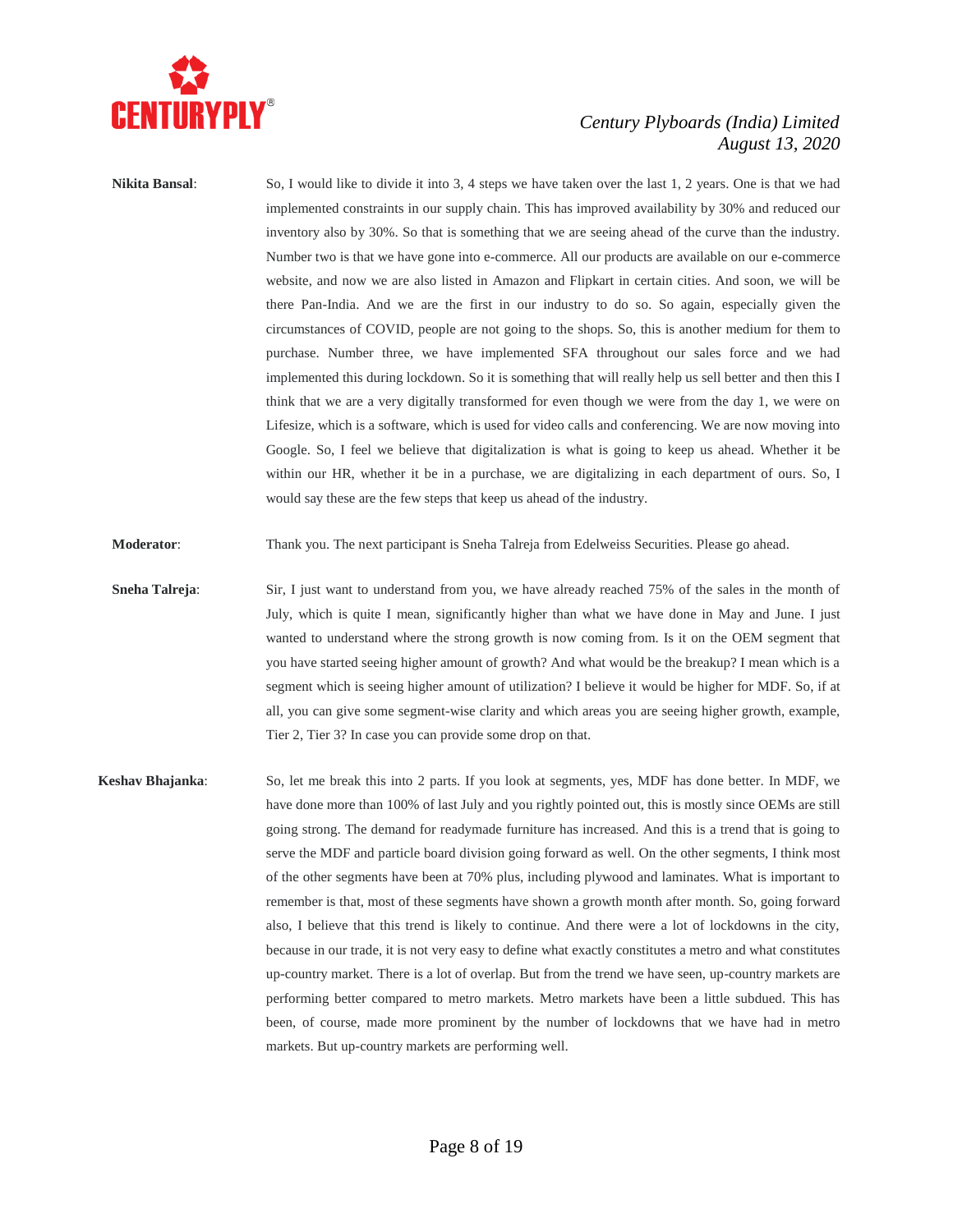

- **Sneha Talreja:** And how much of sales would be from metros versus Tier 2, Tier 3? Do we have some amount of break on that?
- **Keshav Bhajanka**: Like I said, it is a very difficult definition because if you look at Kolkata, Kolkata itself can have 3 geography. It can be Kolkata, Kolkata municipal and Kolkata larger. So, we have now done the breakup in that particular manner. But, once we have some data, we will get back to you.
- **Sneha Talreja:** Sure, Sir. my second question was relating to a cost cutting. So of course, we have seen sharp amount of cost-cutting as MD also mentioned that most of it was related to, I mean, salary cuts, which would be reversed at a later stage. How much and, let us say, traveling expenses, which will continue for some more time, savings on that. Which are the cost savings which are permanent in nature and kind of the one that we have really worked on, which should even help us margin expansion or will help in margins beyond FY2021? Can you quantify some of these aspects?
- **Keshav Bhajanka**: You see, there are N number of areas where we have different sectors we have worked on and have tried to reduce costs. So, if you look like during the first 2 months, that was the entire exercise. Once that we have taken is an implemented an SFA for the country. What that should lead to is an increase in sales activity at a lower cost per quantity of sales that is generated. In addition to this, on a lot of areas, such as warehousing, such as logistics, we have taken numerous steps. I cannot quantify it exactly right now, but these will give us long-term benefits. It is a continuous process. But yes, it has been focused on, and it is something that we should see results sooner rather than later.
- **Sneha Talreja:** Sure, Sir. Sir, one just last question, if I may just squeeze in. With your laminate segment, how much of the current quarter's volumes would be related to exports and what is the growth in domestic versus export market in your laminate's division?
- **Keshav Bhajanka**: The export market has done considerably better from the domestic market. I think this is primarily since we export substantially to the South Asian countries. And the South Asian countries have been a little, I would say, more resistant towards corona or have fared a little better against corona. Having said that, I think out of our total volume in the quarter, close to 40% would have come from exports, whereas in the normal course, it would have been substantially lower. It would have been to the tune of 20%, 25%.
- **Sneha Talreja**: Got it thanks a lot Sir and all the best.

**Moderator:** Thank you. The next question is from Siddharth Rajpurohit from JHP Securities. Please go ahead.

**Siddharth Rajpurohit**: On the ad side, Sir, where we have substantially increased our ad expenditures, Sir. So, one I understand is the message for Virokill. But do you see any other pockets or in terms of demand that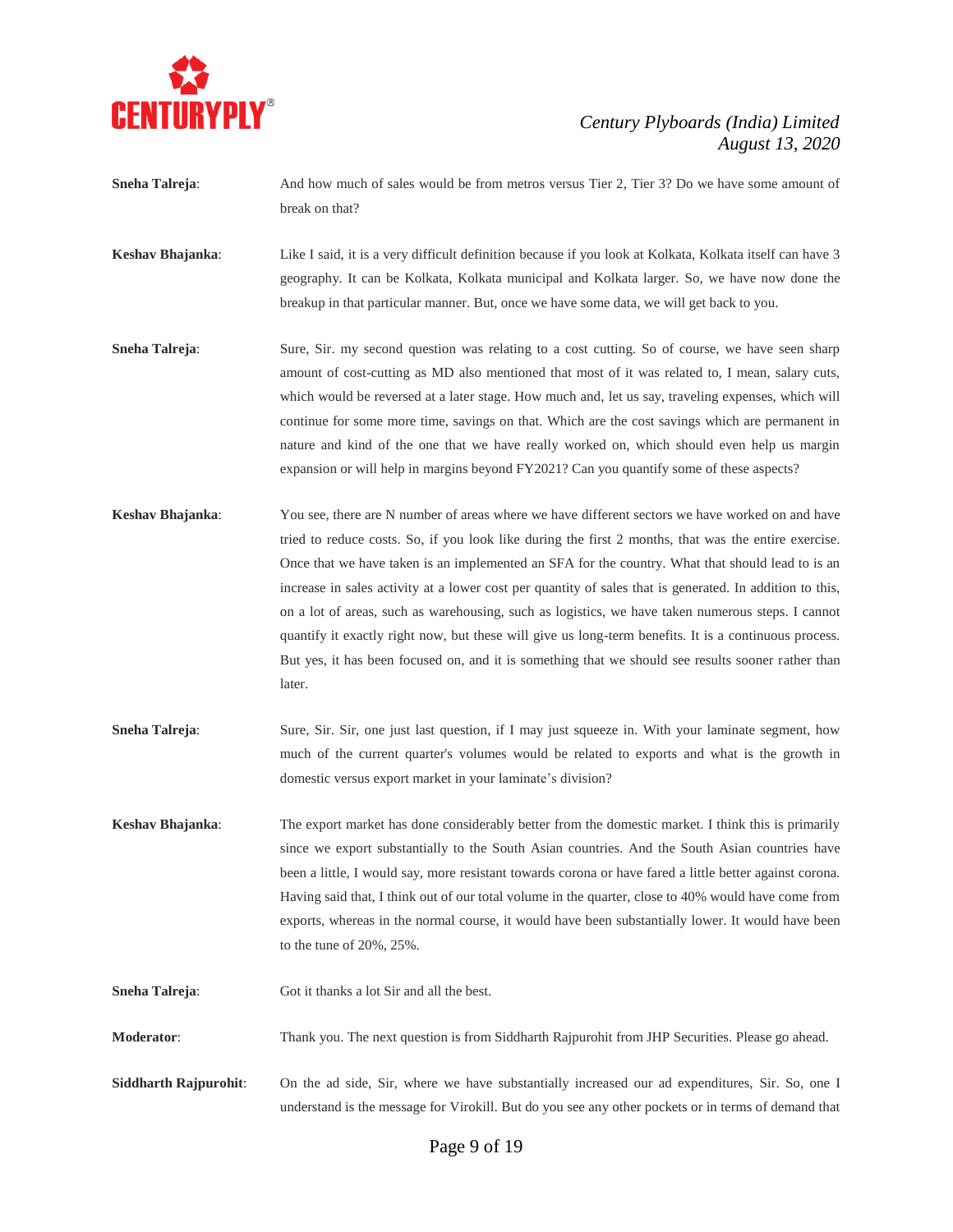

is picking up, we can capture more market? What is the whole strategy behind more ad expenditures, Sir, when we see that demand is not yet to the mark?

**Keshav Bhajanka**: You see branding is never a short-term exercise. Today, the reason why we are developing and the reason why we are perhaps the largest margin in non-standard countries because systematically over a duration. In this quarter, the main reason for a higher spend, I am talking about the current quarter, not the last quarter, on branding will be because this vital property is a very unique property that we are the first to develop, not just in India, but perhaps in the world. And it was very necessary to put this out to consumer if such a product does exist. So, it might not lead to an instant increase in sales. But over the long-term or even over the medium to short term, it should result in growth in sales volume faster than what you would have seen otherwise. I hope that answers your question.

**Siddharth Rajpurohit:** Yes, Sir. In the near term, do we see any opportunities for capturing more market share?

- **Keshav Bhajanka:** This entire exercise is designed towards this thing. But again, like I said, the scenario right now is very volatile. So, I would refrain from commenting on that. But yes, that is the objective in my bottleneck.
- **Siddharth Rajpurohit**: Okay. And Sir, can you guide more in terms of demand. How do you see demand? How it is improving across our 3 key segments in ply, lam and MDF?
- **Keshav Bhajanka**: So, I think MDF will continue to perform well going forward as well. Like I said, last month was about 100%. And I believe that MDF should see a sustained high volume and a high value performance for the remainder of the year. For laminate, we are looking at close to 70% now. And I think going forward, this should increase next quarter and the quarter after that. I think like MD has already said, by Q4, we will be back on track. But this quarter, we will be looking at 70%, 75%; and next Quarter at 80% plus. For plywood, I think the scenario is similar, where we will be looking at 70%, 75% for this quarter, 80% plus for next quarter and 100% in Q4.
- **Siddharth Rajpurohit**: Okay, Sir. And on the unorganized sector, Sir, although it could be a short-term also, but what is your answer that how is the unorganized sector placed now? Is there a lot of squeeze there? And lot of people will go out of business?
- **Keshav Bhajanka:** You see, this is a question that has been asked repeatedly to every company in the cloud space over the course of the past decade, I believe. So, the resilience of the Indian small manufacturer cannot be rejected. There is a lot of pressure right now, as we know. The working capital cycle, because plywood is very heavy on working capital that has been stretched. There is a stop. The rotation is not happening. So, I think unorganized is under a lot of pressure, but we will have to wait and see.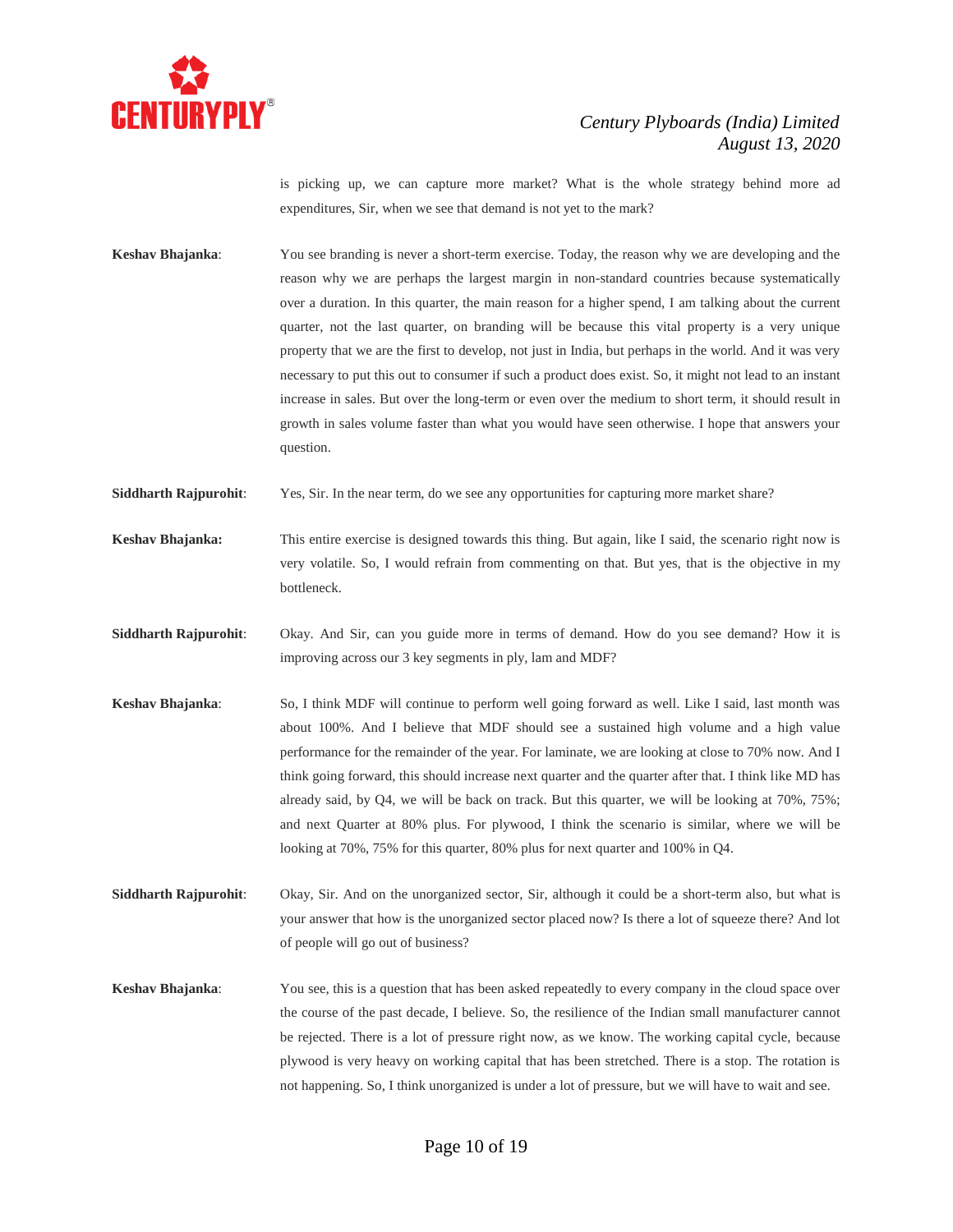

| <b>Moderator:</b>         | Thank you. The Next question is from Shrenik from JM Financial Service. Please go ahead.                                                                                                                                                                                                                                                                                                                                                                                                      |
|---------------------------|-----------------------------------------------------------------------------------------------------------------------------------------------------------------------------------------------------------------------------------------------------------------------------------------------------------------------------------------------------------------------------------------------------------------------------------------------------------------------------------------------|
| <b>Shrenik Bachhawat:</b> | Sir, I believe 40% of exports on laminates, is that the reason for drop in realization, was laminates?                                                                                                                                                                                                                                                                                                                                                                                        |
| Keshav Bhajanka:          | Yes.                                                                                                                                                                                                                                                                                                                                                                                                                                                                                          |
| <b>Shrenik Bachhawat:</b> | Okay and Sir, could you please explain the reason for improvement in realizations for MDF on<br>quarter-on-quarter basis?                                                                                                                                                                                                                                                                                                                                                                     |
| Sanjay Agarwal:           | I cannot relate to the improvement. According to me, there cannot be any substantial change in the<br>realization. We are just checking the data right now. There cannot be any substantial change. The<br>little bit of realization changes because, right now, we are selling a little bit more of pre-lam. So<br>that particle board and MDF selling has picked up faster than the plain one. So that may make a<br>small difference. But that small difference cannot be very noticeable. |
| Moderator:                | Thank you. The next question is from Achal Lohade from JM Financial Services. Please go ahead.                                                                                                                                                                                                                                                                                                                                                                                                |
| <b>Achal Lohade:</b>      | My first question is with respect to you have mentioned that July is kind of 70% of last year. Is<br>there a seasonality in terms of the month? Could June, July, August monsoon months, could they<br>be usually softer as such?                                                                                                                                                                                                                                                             |
| Keshav Bhajanka;          | Only Q2 and Q4 for us are the best quarters of the year. So, there is no softness in the monsoon<br>season for us. Primarily, it stems from the fact that there is Diwali in either late October, early<br>November. And most people want to move into the household before Diwali. Otherwise, they lose<br>a 6-month period because of shagun and pooja and all of that. So, for us, Q2 is normally a very<br>strong, very good quarter.                                                     |
| <b>Achal Lohade:</b>      | Understood. With respect to MDF, you mentioned that you are already at 100%. Now what I am<br>curious to understand is, A, there is, obviously the COVID situation, which could have an impact<br>on the approvals part. But would not it be a good alternative to look at the brownfield expansion for<br>the time being in order to capture the incremental growth, as you mentioned that there could be a<br>lot of demand which could come account of Atma Nirbhar plan?                  |
| Sanjay Agarwal:           | So, you are saying regarding acquisition of MDF capacities?                                                                                                                                                                                                                                                                                                                                                                                                                                   |
| <b>Achal Lohade:</b>      | No. Brownfield expansion, sir, at our existing plants.                                                                                                                                                                                                                                                                                                                                                                                                                                        |
| Sanjay Agarwal:           | Okay so you see in MDF, to really expand our plant or put up a new plant is, of course, there is<br>some difference. But our existing site of Hoshiarpur, we believe that, that area is, for the moment,<br>for some time, we do not feel that we should expand there. Our expansions would happen in an area                                                                                                                                                                                 |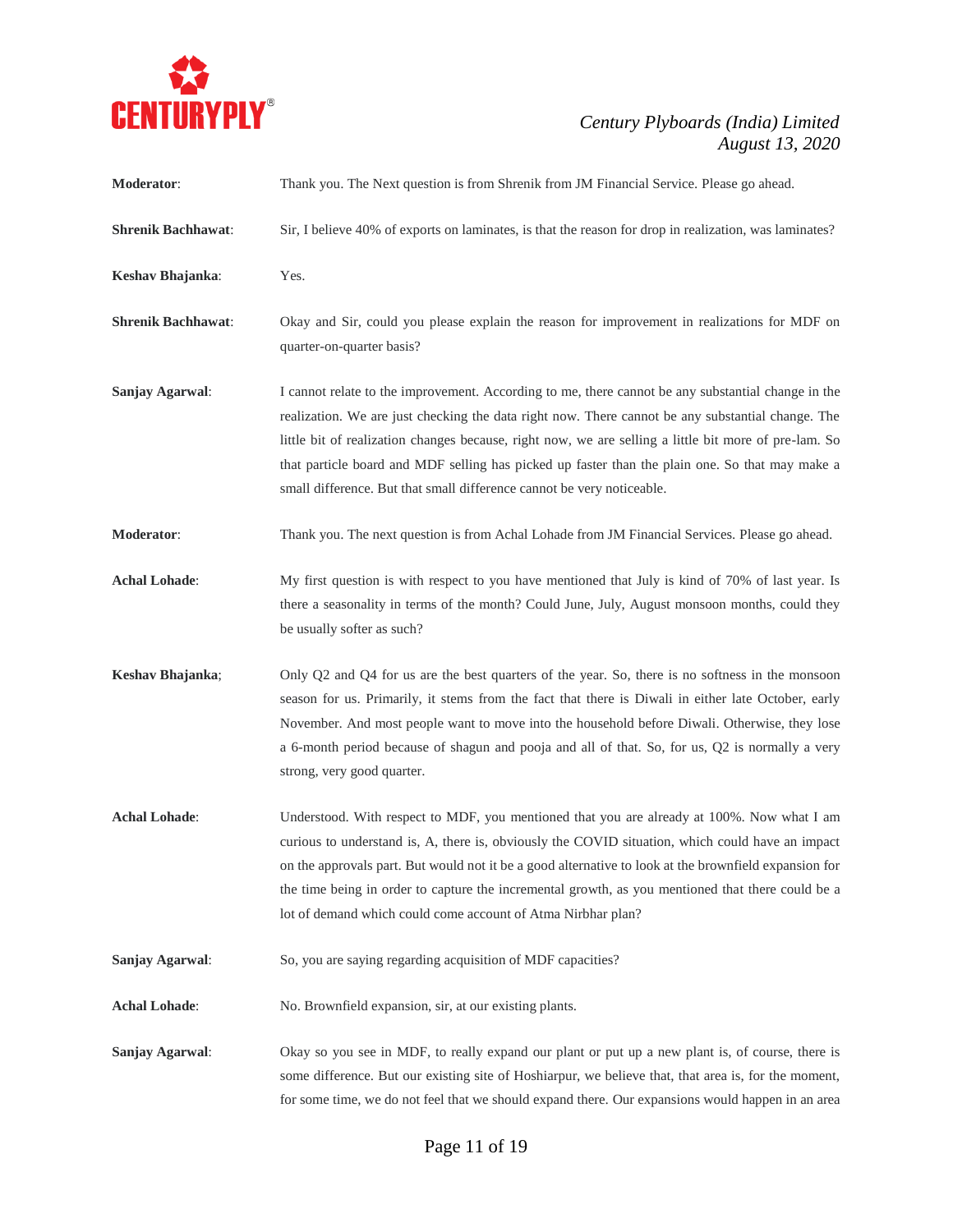

where we have better raw material prices and where access to the markets are better. So, I still believe that this expansion, as far MDF is concerned, we do not want to expand in our existing plant for the moment. But yes, thinking can change and if we have problem from the government for the new plant, then yes we may go in for a brownfield expansion in our existing place and as far as laminate is concerned, I think, about 1.5 years back, we have expanded the capacity by 50%. And in plywood, it is a continuous development happening. We are replacing our old machineries from 10 daylight hot presses to 20 or 30 daylight hot presses is going on. Quality improvement, machines now we have practically installed all the quality improvement machines, automated machines across the country. So that is regularly going on. So, in plywood, we are still not satisfied because we are still unable to use 100% of our capacity. So, we do not need to increase our capacity right now.

**Achal Lohade**: Right. Just a clarification on the MDF. Is there a plan B if the approvals from the government keeps on getting delayed for the UP proposed site?

**Keshav Bhajanka**: You see, we always had the option of the brownfield expansion and I think I have mentioned this in the past as well. In, the same shed can accommodate a second line because it was designed in that manner. The reason why we are focusing so extensively on Uttar Pradesh is because the EBITDA in Uttar Pradesh is going to be higher than the EBITDA that we will get from Brownfield expansion in. The reason being the cost of timber in Uttar Pradesh is going to be lower. Having said that, the option of that brownfield expansion is always there. It is just that this is a long-term project. I mean there is an EBITDA gain that we can get by setting it up in Sitapur, and that is not a very long delay when Sitapur makes more sense.

**Moderator**: Thank you. The next question is from Prashant from Sundaram Mutual Fund. Please go ahead.

- **Prashant Kutty**: So just extending on the expansion you just spoke about. Is there a timeline you are keeping, Sir, in terms of when you are waiting for the approvals before you probably look at any other opportunity? Let us say like expanding Hoshiarpur or probably any other acquisitions? Is there any timeline keeping for this new plant?
- **Keshav Bhajanka**: You see, by now, we would have already reached a threshold level that we would have to decide within a month or so. But because of the pandemic, certain changes have taken place. And I think December would be the cutoff point, by when we decide between the brownfield expansion or the expansion in Sitapur. We are still very hopeful that we proceed. But I would like to stress that both plans have been laid out in detail. The machinery has been shortlisted for both expansions. We are at a stage where when we decide, the entire project can be fast track for the Company.
- **Prashant Kutty:** And this is largely not because you are right now constrained, but because probably the government approval has not yet come in, right?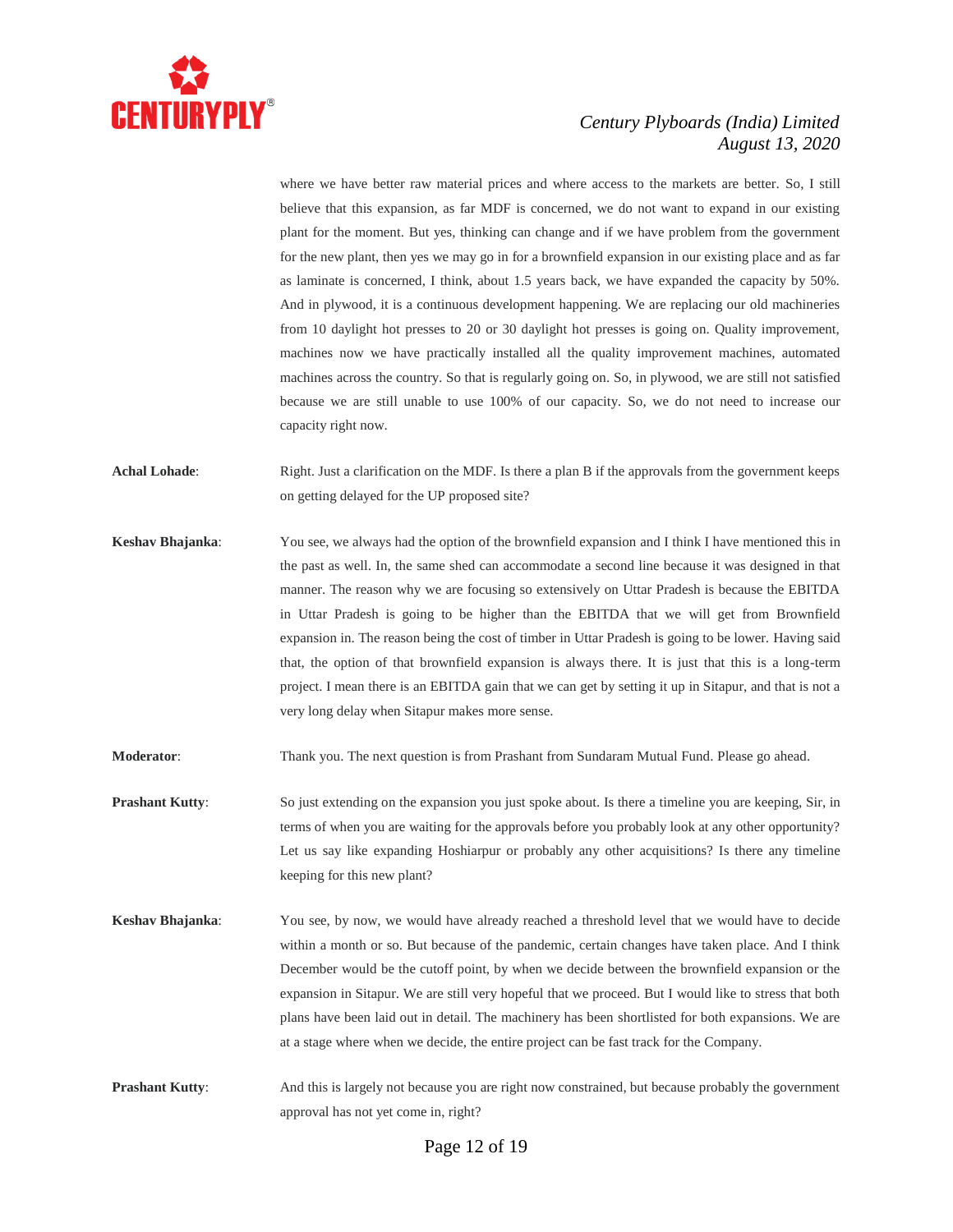

- **Keshav Bhajanka**: You see, the Supreme the National Tribunal has cut down all the licenses that were issued by the Uttar Pradesh government. So, every single license that was issued has been cancelled. And that is now being heard in the Supreme Court. There is a judgment that is likely to come on August 17, 2020. But I think that, yes, this matter is going to be held up till there is a final verdict from the Supreme Court. So, till then, our hands are tied.
- **Prashant Kutty**: Okay. So, at this point of time, Sir, when you are talking about that MDF is probably operating at about 100% and probably month-on-month you have seen improvement. To what extent can the existing capacity utilization go? Because I think when you are talking about 100%, you may almost, let us say, close to 90% utilization. So, to what extent can that utilization go up to?
- **Keshav Bhajanka**: The plant rated capacity is 180,000 cubic meters plus. I am sure that we can produce 200,000 cubic meters from its existing capacity. Last year, our total sales were 1.5 lakh cubic meters. So, I think we can try to extract close to 2 lakh cubic meters out of the same facility.
- **Prashant Kutty:** Which means you should be able to at least go for another 2 quarters without looking at how the trends are picking?
- **Keshav Bhajanka:** Yes. I think even the next Q3, should be done with existing capacity.
- **Prashant Kutty**: Okay. Second one is on the laminate part of the business, Sir. In terms of laminate part, you said that export realizations are lower. Typically, how different is margins also over here and incrementally, what are our thoughts on probably expanding export business, is it going to be a continuous affair for us or is it just going to be a like positive one-off affair of focusing on the export business?
- **Keshav Bhajanka**: You see we have always grown our exports. But again, for Century, the channel has little turnover is cash as real. That is how we operate. So, we look at businesses where the returns are good. The export business, the returns are better than the domestic business. I would say, the EBITDA in exports would be closer to, say, 18%, 20% and it is lower in the case of the domestic business. Going forward, yes, year-on-year, we are growing our export business. This has with a good opportunity to leverage on our strength and perhaps increase our growth in exports slightly. And I think this is going to be a long-term benefit that we get out of it.

**Moderator**: Thank you. The next question is from Madhav from Fidelity Investments. Please go ahead.

**Madhav Marda**: So, my question was on the MDF sector. What I am just trying to understand is that this sector will be is going to grow at good pace in India and that seems to be very lined up? How does the industry evolve from here in terms of the industry structure? Right now, competition is probably between 3 players, which are of any good site. Do you think there can be players outside of plywood, who can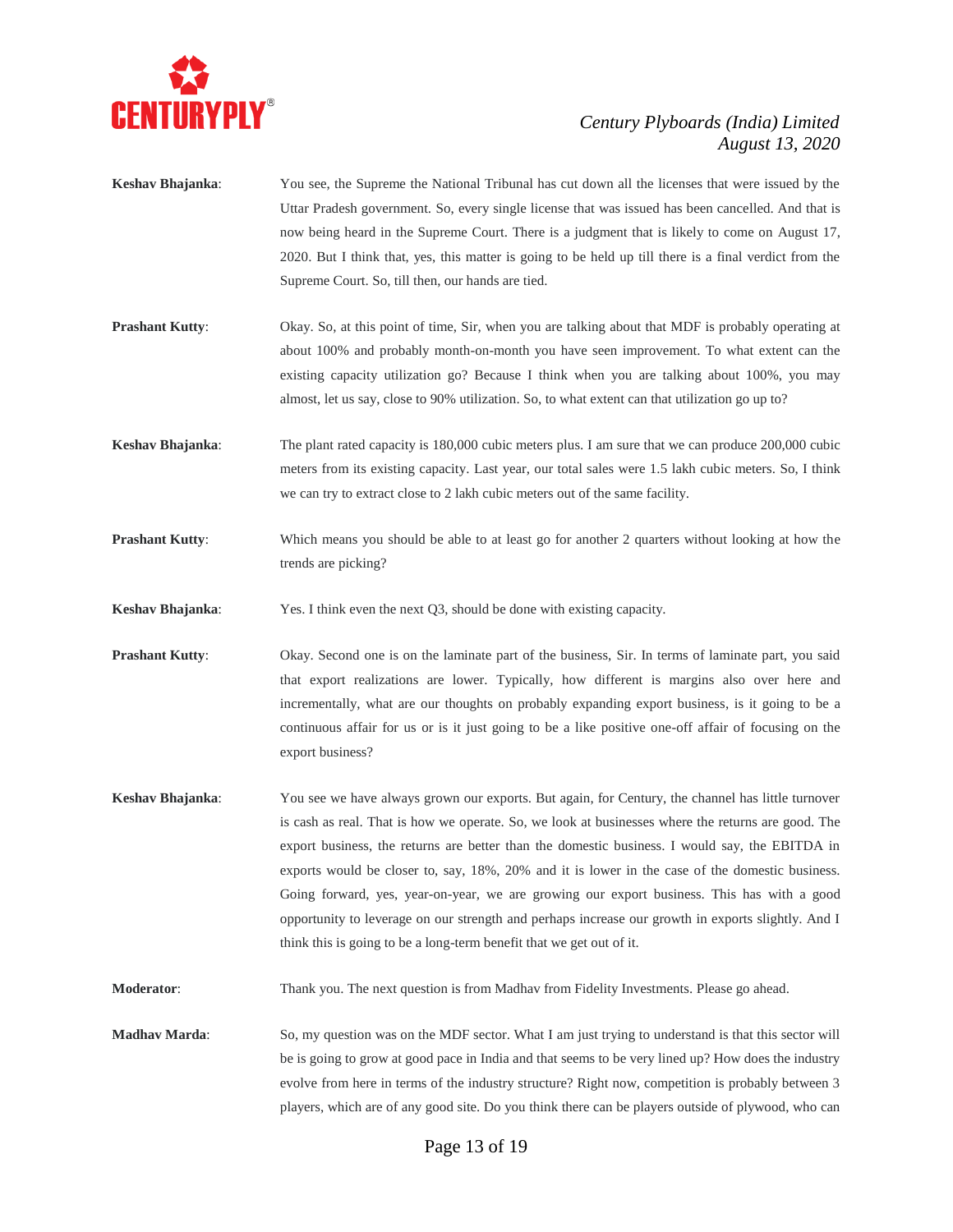

come and sort of capacity you are seeing the growth opportunities? How does that grow? Because in terms of margins, can they sustain at these averages? That is what I am trying to understand.

- **Sanjay Agarwal:** You see, most of the organized sector is between probably 3 of us, Green, Century and Action. But there are 2 other smaller manufacturers coming up who are trying to get second-hand machinery and maybe reduce the total project cost by 20%, 30%. So, they, I think, hold about 25% of the total market and the rest of the market is in the hands of the organized sector. And I think that is true for most of the good industries in India. Going ahead outgoing serve. Can you repeat the question, so it will help?
- **Madhav Marda:** Sure, Sir. So, my question would be this. Basically, it MDF category because of imported furniture, etc, coming down and furniture industry in India, MDF grows in line. Century, obviously, is one of the few people to start off earlier...
- **Sanjay Agarwal:** So, you are talking about is if other people can come to this industry...
- **Madhav Marda**: Yes. Basically...
- **Sanjay Agarwal:** Stay with only the plywood people. Yes, there is always a chance that people from outside will come. But I think that presently being an overcapacity as far as the industry is concerned, which we all know. After the Green's large expansion in South India, they are unable to really achieve their 100% capacity. Then even in the Northern India, you can see that there is a capacity lying idle with a few other manufacturers. So, anybody else coming in is actually a very difficult thing to do. And in the meantime, again, our one plant will come then within that sometime than somebody else within system will, again, try to come up with some more capacity. So, I do not think that people within the industry will give a chance to outsiders to come into this industry. I do not think at all. But yes, the industry is always open, and anybody is welcome from outside. There is nothing wrong about it.
- **Madhav Marda**: Sir, because if I understand, would it be fair to think that MDF is something similar to lines of cement where you add capacity, you cannot travel very long distance to sell the MDF because transport cost becomes a barrier? Can it evolve in that fashion? Is that the right way to think? Because putting up the technology for the production is not anything which is protected, right, so...
- **Sanjay Agarwal:** It all depends on what kind of area for raw material costing is there. So today, North India has very good pricing for the raw material. So, we are extending it out from North India to South India, Western India and Eastern India. But yes, with time, what will happen, that capacity in each zone will come up. The cost of transportation in case of plywood is a little lesser, maybe about 3% to 4%. But in case of MDF, it goes much higher. But still it is not so high, in range of 10% or 20% or 30% that it cannot be transported. But yes, slowly, it will become a zonal industry, mostly. If you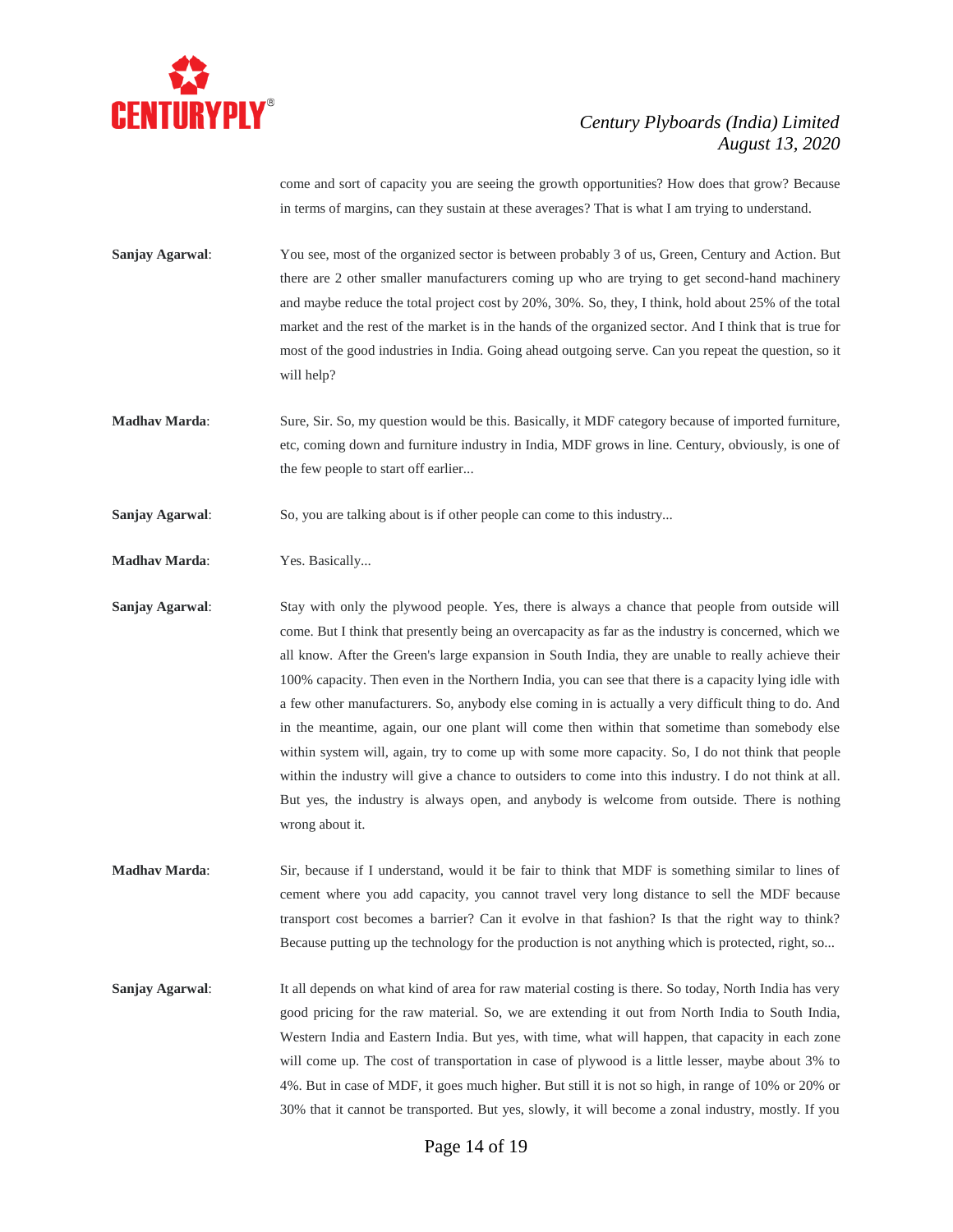

are in North, we would like to sell at least 80% of our production in North. Presently, I think we sell about 70% around of our production into North only. So, it will not become a zonal industry with time and the basic difference between cement and MDF is, in cement, everybody particularly owns the raw material source. But in MDF, none of the people own the raw material source. We are planning in some ways a little bit here and there, but not much. We cannot say that it is substantial, or it will make a difference. So, you cannot equal both the industries. Well Keshav you want to say something?

- **Keshav Bhajanka**: Yes. Sorry. Just to add on one point. You say when you are talking about plywood, in plywood, the capex cost is very low. In MDF, there is a view, whereas you can invest by second-hand machinery and then start a unit, but there are distinct disadvantages. The first and foremost disadvantage is you cannot get all resource. So today, MDF manufacturing lower than a fixed amount capacity is not possible in a lower plant. You need a continuous press for this, which is an expensive proposition and secondly, the wastage in a multi light press, which again is the cheaper proposition, is far higher. So, I do not think that MDF will see too many smaller companies because for them to sustain and operate it will be very difficult as compared to the larger.
- **Moderator**: Thank you. The next question is from Sonaal Kohli from Bowhead Investment Advisors. Please go ahead.
- **Sonaal Kohli:** Sir, as far as your MDF plans are concerned, if you were to do a brownfield, let us say, on December 31, 2020 is you cut off and you decide to go ahead, how much time will it take for you to start the production and if you do a greenfield, how much time will it take you to capacity? Secondly, you mentioned that there are a lot of new entrants in the industry with small capacities. If the demand explodes and you do not want to lose market share, cannot you outsource production and have your branding in place or take over the plant on a lease or do a short-term 1, 2-year arrangement where you do not lose your market share or demand, in case you are unable to meet demand?
- **Keshav Bhajanka**: You see, answering the second part first. In the case of MDF, like I have already said, there are distinct disadvantages with smaller capacity. So, there are 3 large players who have continuous press. The continuous preess provides a better quality and it as the entire range so there are only 3 players. And I think any of the other players, they will struggle to buy the materials that we are providing. The quality will become an issue, and I do not think that is a very workable cut either today or in the future. Secondly, if you look at a brownfield expansion, the time that we had initially taken for it would have been 12 months. However, there is one difference now with this entire India-China scenario. We just need to see how the technical team from China will be coming to India. What are the arrangements? I think if there is no change from the earlier scenario, we can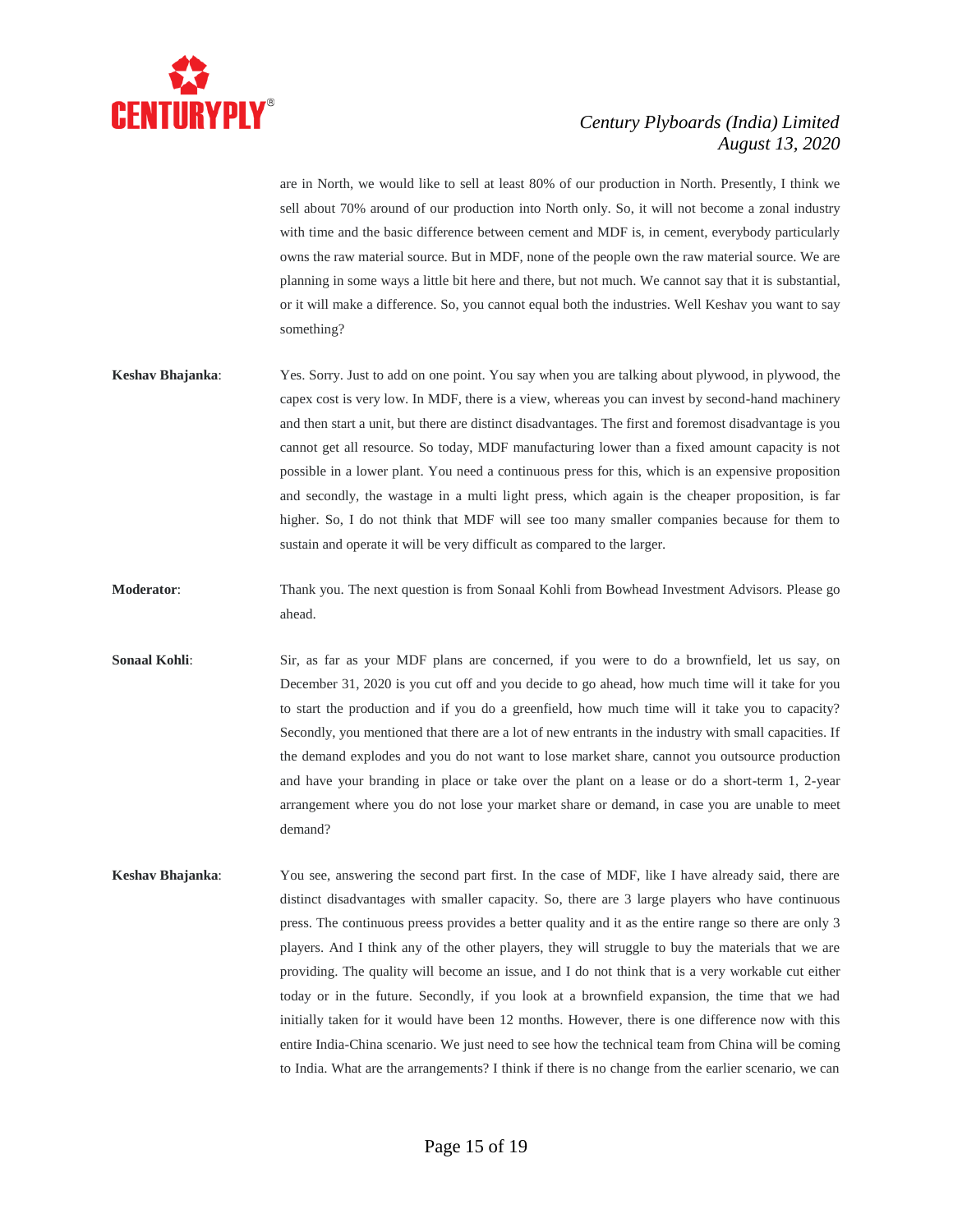

operate or we can take trial production from the brownfield capacity 12 months from the day, which we decide.

**Sonaal Kohli:** Sir, greenfield is concerned, how much time will it take for you to do the greenfield?

**Keshav Bhajanka**: The greenfield, we would say it would take at least 18 months. I think within 18 months, we will be able to take out the trial production. We told you a 15-month earlier. But as you know, now things are a little different. They are a little slower to process. So, in the greenfield, I think, 18 months will be in the first trial tile production, at least.

**Sonaal Kohli:** So, Sir, you have done a lot of initiatives and congratulations for that. We have seen that every market leader who continues to grow in downward period takes 2 or more measures, which enable to gain share in the future. Is there any wish list of what you still need to do to accelerate the growth over the industry that we have not done so far? Or you would like to do over the next 1, 2 years?

**Keshav Bhajanka**: There is a very huge wish list. You will have to spend a day with me to share all of it. But yes, there are a lot of things that we are working on in the short term. And most of these, I believe, are the efficient in our industry, but we have a lot to learn from other companies and other industries. And from companies that are performing well within our industry, maybe a growth. There are a few things that we are trying to implement now, such as the SFA, which Nikita had mentioned earlier. So, the sales force automation tool that we are trying to bring in, it should bring in a lot of energy. The supply chain, we are continuously improving, and I think we are getting the results of that also. It is a continuous process. But yes, we are trying many firsts in the industry and I am sure you will see your results soon.

**Moderator**: Thank you. The next question is from Anand Bhavnani from Unifi Capital. Please go ahead.

**Anand Bhavnani**: You mentioned about the raw material for MDF being cheaper in UP compared to our current facility. So, I remember distinctly when we interacted about a couple of years back, we have plenty plantation availability in hoshiarpur and price of timber has fallen to historic lows. So when this plant was being built, we had a discussion that the overall capital supply of timber would be one of the advantages for the Hoshiarpur plant because there is some social forestation scheme that government has taken, and the overall availability of timber has improved in that geography. I think timber has fallen to historic lows in 2018 in Punjab, is around 33 or something like that. So, when you say it will be cheaper, it has anything changed in Punjab for timber prices to rise? Or is it that the Uttar Pradesh prices are still lower than Punjab?

**Keshav Bhajanka**: You see, when we were comparing earlier, we used to compare with Haryana and Uttaranchal, which also source majority of that from Uttar Pradesh. Earlier, the possibility of producing in Uttar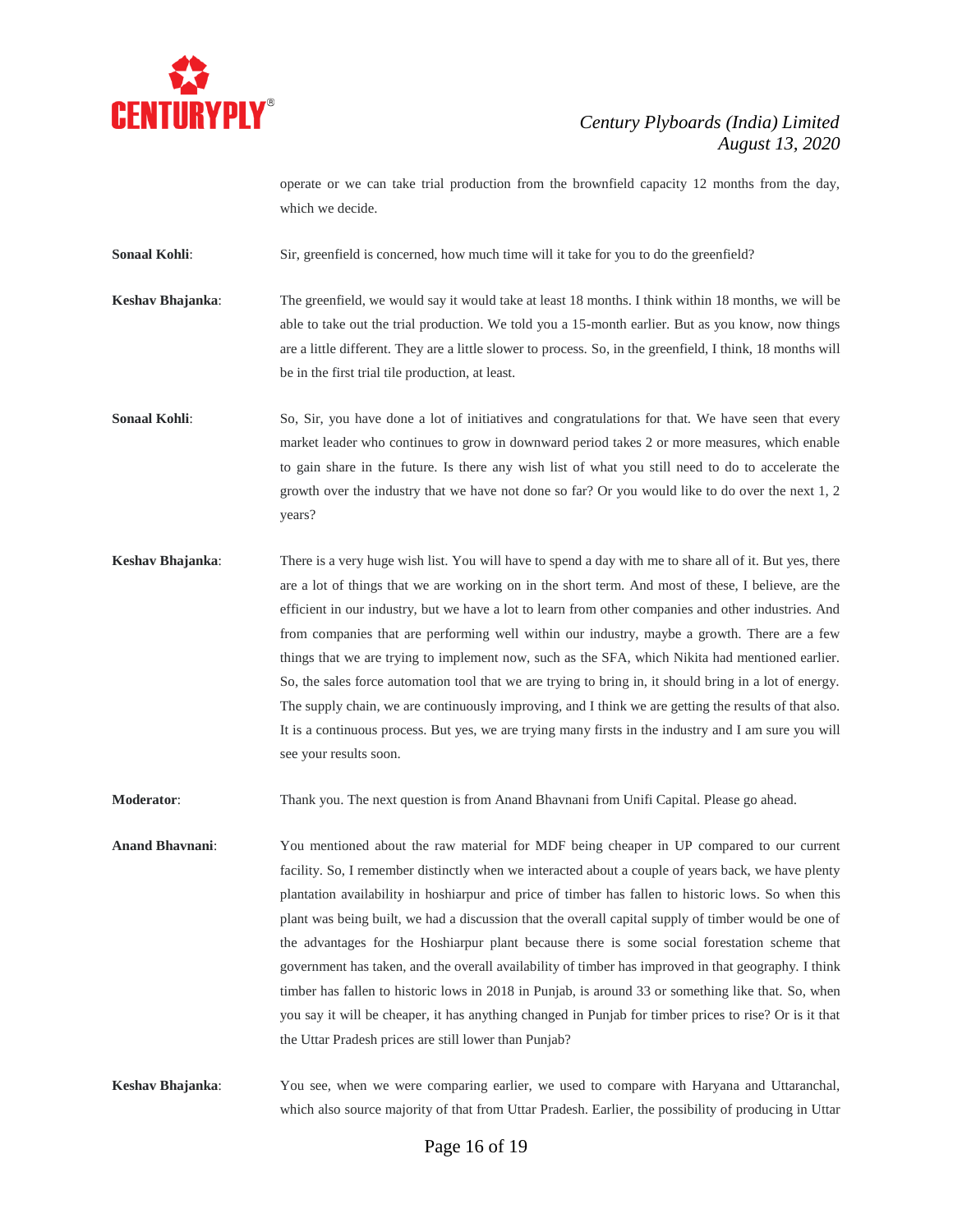

Pradesh was not there because there were no licenses. The government has initiated licensing process only in the year 2018. And when we are comparing to Uttar Pradesh, Uttar Pradesh is cheaper.

- **Anand Bhavnani**: So, what will be the difference, Sir, roughly?
- **Keshav Bhajanka:** It will be close to between Rs.750 to Rs.1,000 a tonne.
- **Anand Bhavnani**: Okay, Rs.700 to Rs.1000 tonne.
- **Keshav Bhajanka**: It is tonne.
- **Anand Bhavnani**: Yes, so Rs.2 per kg in Punjab. In Uttar Pradesh, it will be Rs.1 a kg something like that?
- **Keshav Bhajanka:** It is Rs.3 in Punjab, it will be Rs.2.25, Rs.2.3, Rs.2.1, something like that in UP.
- **Anand Bhavnani**: Okay. And we are expecting this to get resolved in the next 6 months, the UP cancellation of licenses?
- **Keshav Bhajanka**: I was expecting this to get resolved last October. But unfortunately, you see it went to the NGT, the passing order. The state of Uttar Pradesh filed in the Supreme Court. Now it is invoicing. It should have been done much earlier. But let us see because this is now a matter in the Supreme Court, so there is no point in me commenting on it.
- **Anand Bhavnani**: So, if I were to see mix, couple of years, until FY2020, only MDF is the capex that you might do. There is no other capex that you will do, whether in ply or laminate. Is that understanding correct?
- **Keshav Bhajanka**: See, we are already doing the capex in laminates, but it is the regional capex where are setting up a 7/3 line in Kolkata at the capex of, I think, Rs.7 Crores to Rs.8 Crores, which is not going to be much, I think, that is about it.
- **Anand Bhavnani**: Okay. So Rs.78 Crores plus MDF capex, that is the only capex for...
- **Keshav Bhajanka**: No Rs.7 Crores to Rs.8 Crores, not Rs.78 Crores.
- **Moderator**: Thank you. The next question is from Karan Bhatelia from Asian Market Securities. Please go ahead.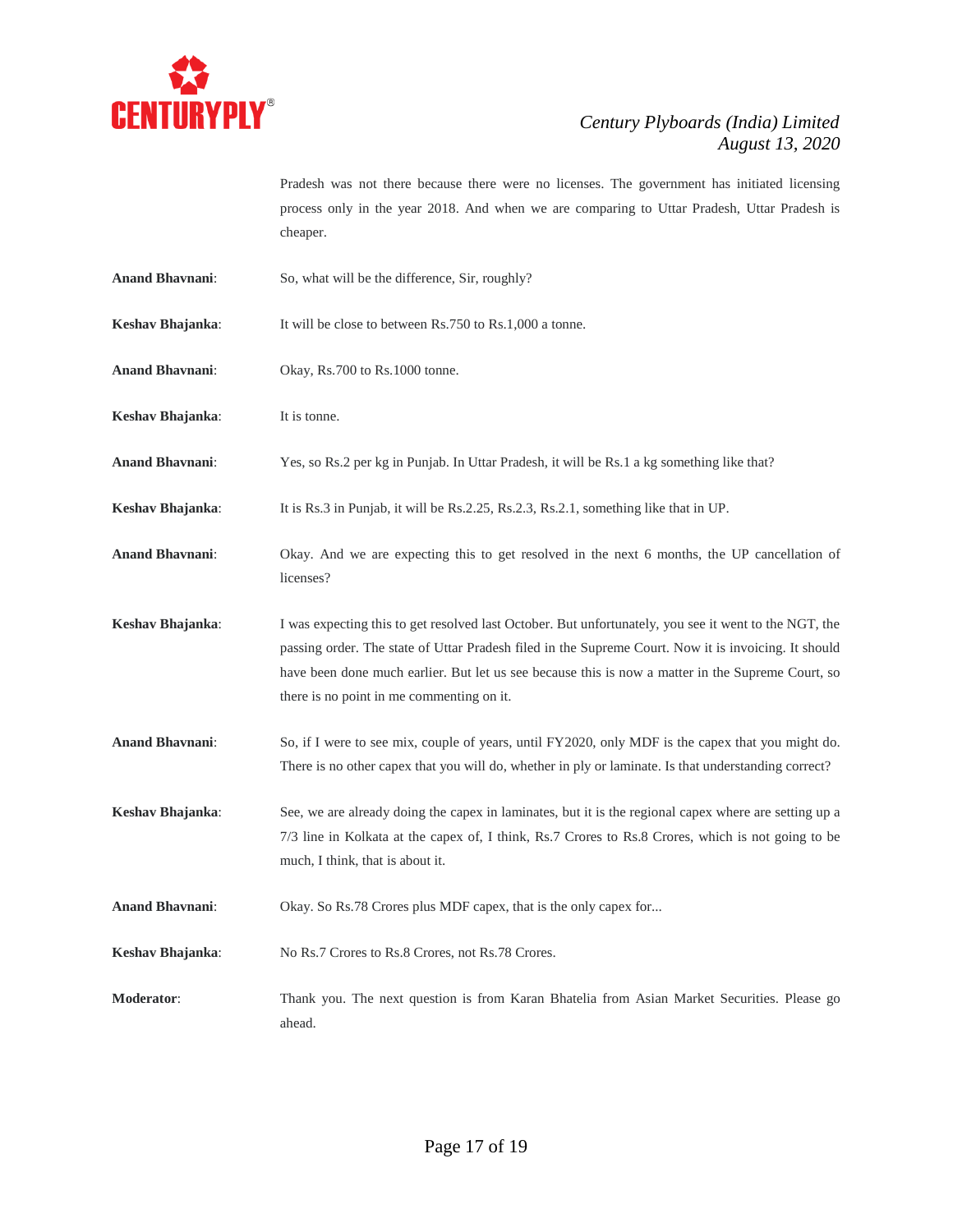

- **Karan Bhatelia**: Sir, how are things shaping the face in your side? How are things in Laos and Myanmar? If I see our quarterly run rate, revenues have come up significantly from like Rs.50 Crores a quarter about Rs.2 Crores to Rs.5 Crores now. So how do we see that?
- **Keshav Bhajanka**: So, you see earlier, this be a segment which was profitable for us. Not directly profitable, but we would get a raw material revenue costs and by selling the remainder to the market, there was still some realization. There are still some meaningful gains to the company. Now, the entire market situation has evolved. Myanmar, the cost of timber went up exponentially. And because of that, the viability of Myanmar reduced. Everybody went to Gabon and now if you look at Gabon, I think 95% of units there will be making off because there is an oversupply and right now, the market is depressed, and we are seeing very low values because of the COVID. But even otherwise, I believe that the segment for us is not going to go back to the levels that you have seen maybe 3 years before or 4 years before, like Rs.150, Rs.180 turnover I do not think that is increasing. Now our focus on this business, at least with the visibility we have today, is going to be for raw material security. And in order to obtain raw material security, whatever B-grade and C-grade material we get, we will be selling that into the market. So, I do not see any substantial in this business. I think it will stay around the same. In a normal year, I think it will stay around the same Rs.50 Crores, Rs.60 Crores pick up.

**Karan Bhatelia:** So are we seeing like smooth supplies from both Myanmar and Laos currently for our...

**Keshav Bhajanka**: There is no supply from Laos. But yes, supplies from Myanmar are sent.

**Karan Bhatelia**: Okay. And Sir, also, we were looking at Gabon for more of a sustainable kind of banking here. So, we had also trimmed down on the capex plan. So how are things currently shaping up?

- **Keshav Bhajanka**: It was not actually due to a more sustained pacing. The reason we are looking at Gabon was because the exclusive document that was used like that is manufactured in Gabon is cheaper cost and as such, in the lower qualities of our plywood, such as Sainik, etc, it would help us be more cost competitive. So, we have the land and the project is being delayed by us only because right now by commissioning the project also, there is nothing that is going to be gained. Like I told you already, 95% of the unit at a loss. So, we are in on that project. When things recover, I think we can set up that project within Q1 because the land is already there, I think the check is ready and I think it is about establishing the machine and starting production.
- **Karan Bhatelia**: Okay and Sir, last bit of question. So, the MDF and particle board would be a rolling capex, so we would not really put the entire money in FY2021/2022, right?
- **Keshav Bhajanka**: Yes, it is going to be a rolling capex and by the looks of it, it will largely be funded in-house.